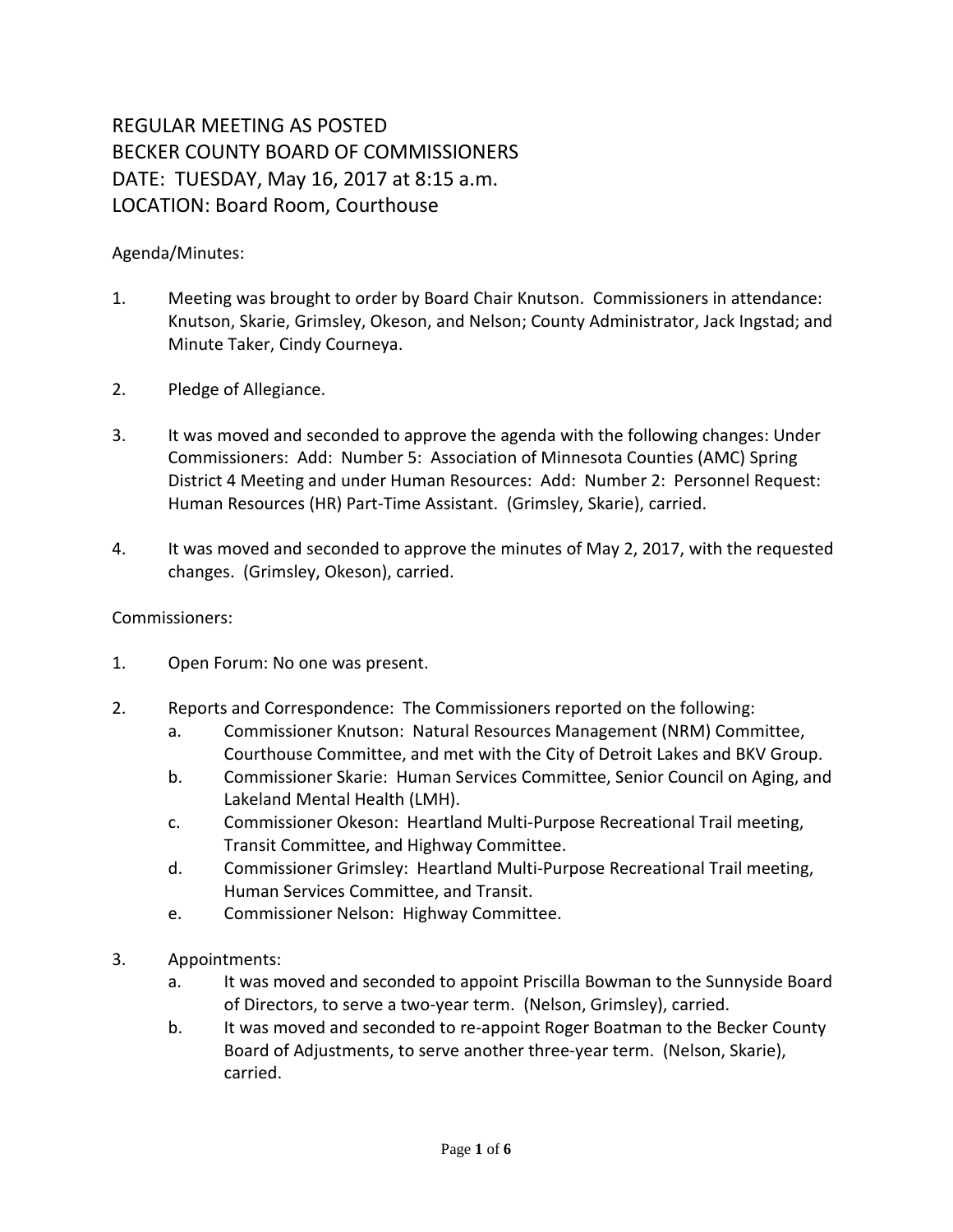- c. The Board of Adjustments Member-at-Large position will be re-posted on the County website and bulletin board.
- 4. It was moved and seconded to approve Resolution 05-17-2C, to approve the ratification of Becker County's support for the Becker County/Detroit Lakes Airport Runway/ Taxiway Extension Project, at an amount up to \$ 1 million for the County's share of the total project; and if the amount exceeds the estimated \$1 million, to return to the Board for further review and consideration. (Grimsley, Okeson), carried.
- 5. It was moved and seconded to approve the commissioner's attendance at the following Association of Minnesota Counties (AMC) meetings, with per diem and mileage reimbursement, as approved:
	- a. Spring District 4 meeting (June 16, 2017) and Fall District 4 Meeting (October 27, 2017) - Otter Tail County Government Services Building, Fergus Falls, MN;
	- b. Fall Policy Conference (September 14-15, 2017) Breezy Point (Pre-conference September 13, 2017);
	- c. AMC Annual Conference (December 4-5, 2017) River's Edge Convention Center, St. Cloud, MN.

(Nelson, Okeson), carried.

Finance Committee Minutes: Mary Hendrickson presented:

- 1. It was moved and seconded to approve the Regular Claims, Auditor Warrants, and Over 90-Day Claims, as presented:
	- a. Auditor Warrants (Tuesday Bills):
		- i.  $05/2/2017$ , in the amount of \$ 13,734.27
		- ii.  $05/04/2017$ , in the amount of \$ 3,165.11
		- iii. 05/09/2017, in the amount of  $\frac{5}{2}$  138,279.15
		- for a total amount of  $$155,178.53$
	- b. Over 90-Day Claims:
		- i. North Shore Fiberglass Repair and Storage, in the amount of  $\frac{2}{5}$  552.44 (invoice from 2016 just received).
		- ii. Stenerson Lumber, in the amount of  $\frac{1}{2}$  23.31 (invoice was lost).

(Skarie, Okeson), carried.

Auditor-Treasurer: Mary Hendrickson presented:

- 1. Licenses & Permits:
	- a. It was moved and seconded to approve the Tubing License renewals for the following:
		- i. Roger J. Klemm K & K Tubing Erie Township;
		- ii. James & Cathleen Pihlaja Charlie's Otter Tail Tubing Erie Township. (Okeson, Nelson), carried.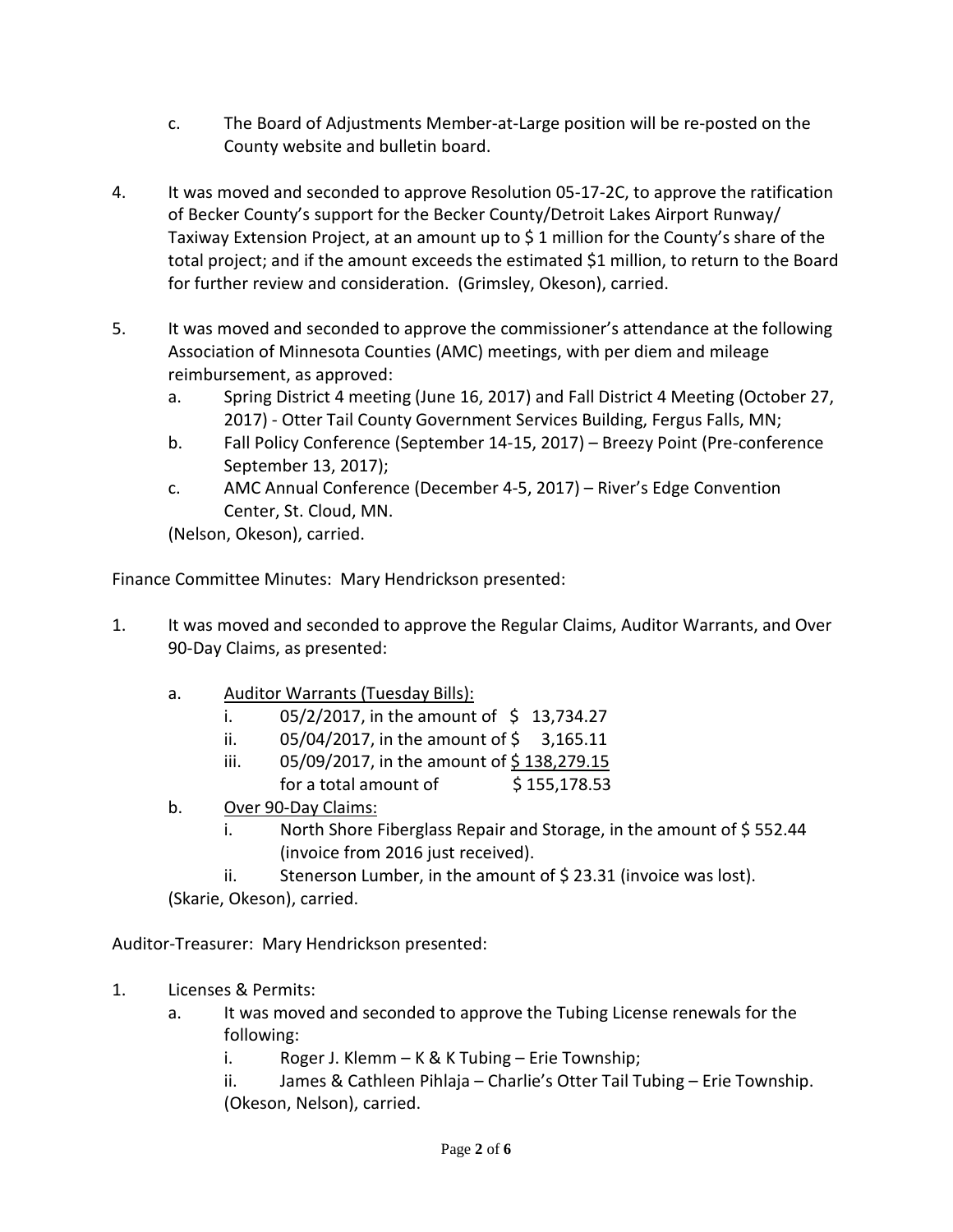b. It was moved and seconded to approve the Off-Sale Liquor License Renewal for LP Holding – DBA Hooligans Lakeside – Lake Eunice Township. (Nelson, Okeson), carried.

Assessor: Abatements: Steve Carlson presented:

- 1. It was moved and seconded to approve the following abatements, as presented:
	- a. PIN #: 24.0270.000 in Richwood Township, due to a house fire, in the amount of \$120.00; and
	- b. PIN #: 08.1255.402 in Detroit Township, due to a clerical error, in the amount of \$708.00; and
	- c. Multiple in Audubon Township (Forest Hills), due to a clerical error, in the amount of \$3,954.00; and
	- d. PIN #: 06.0799.000 in Cormorant Township, due to fire (buildings gone), in the amount of \$1,266.00; and with these total abatements at \$6,048.00; and
	- e. PIN #: 49.0871.319 additional tax owed to Becker County for Lost JOBZ exclusion for payable years 2013 in the amount of \$5,696.46 and for 2014 in the amount of \$ 5,547.89.

(Nelson, Grimsley), carried.

Sheriff: Sheriff Todd Glander presented:

- 1. It was moved and seconded to approve the REAM (Remote Electronic Alcohol Monitoring) Grant Agreement Renewal for Fiscal Years 2018-2019 (July 1, 2017 – June 30, 2019), in the amount of \$15,000 per year. (Okeson, Skarie), carried.
- 2. It was moved and seconded to approve Resolution 05-17-2B, to hire two (2) full-time Correctional Officer positions and to backfill as necessary, which may include a parttime Correctional Officer. (Okeson, Nelson), carried.
- 3. It was moved and seconded to approve entering into a Memorandum of Understanding (MOU) with the Federal Bureau of Investigation (FBI) Headwaters Safe Trails Tasks Force, as presented. (Okeson, Nelson), carried.
- 4. It was moved and seconded to approve the sale of older or abandoned trailers and two (2) older boats, as presented. (Nelson, Okeson), carried.

Human Resources:

- 1. It was moved and seconded to approve Resolution 05-17-2D, to hire a part-time Custodian position, due to a resignation. (Grimsley, Skarie), carried.
- 2. It was moved and seconded to approve Resolution 05-17-2E, to hire a part-time HR Assistant position. (Grimsley, Okeson), carried.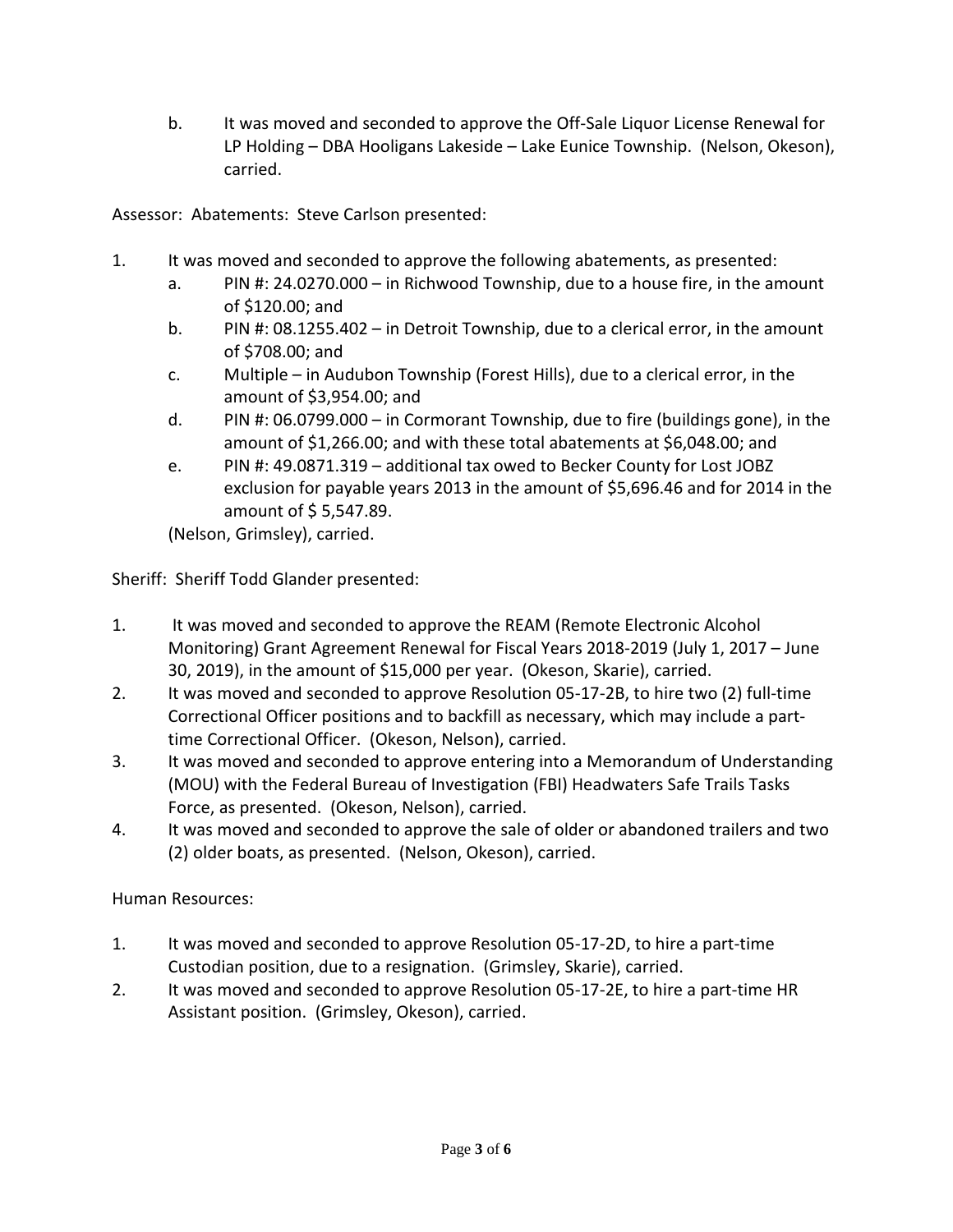Human Services: Denise Warren presented:

- 1. It was moved and seconded to approve Resolution 05-17-2A, to hire a full-time Registered Nurse in the Community Health Unit, due to a retirement, and if filling that position creates another Registered Nurse vacancy then to fill that vacancy also. (Grimsley, Skarie), carried.
- 2. It was moved and seconded to approve the Fraud Prevention Investigation Agreement with Clay County Human Services, effective July 2, 2017 through June 30, 2019. (Grimsley, Skarie), carried.
- 3. It was moved and seconded to approve the Human Services Claims for Human Services, Community Health, and Transit, as presented. (Skarie, Grimsley), carried.

Highway: Jim Olson presented:

- 1. It was moved and seconded to approve Change Order #1 for CP 003-113-00, for work on CR 113; to grade and lower the crest of two hills, to improve the sight distance and safety of the road, at a cost of \$86,387.25, payable to Central Specialties, Inc., with the total amount of the contract at \$1,927,867.18. (Okeson, Skarie), carried. It was also noted that there is sufficient funds in the Road and Bridge Fund to cover the extra costs of Change Order #1.
- 2. Mr. Olson also provided a brief update on the status of road projects and the jail site bidding process.

Land Use Department – Natural Resources Management (NRM): Dan McLaughlin and Steve Skoog presented:

- 1. It was moved and seconded to approve awarding the 2017 Site Preparation Contract to Future Forests of Askov, MN, to prep 90 acres at a cost of \$8,558.70. (Nelson, Okeson), carried.
- 2. It was moved and seconded to approve awarding the Native Plant Community (NPC) Classification Professional Service Contract to Wolf Consulting, for 40 plots at \$220.00/plot for a total of \$8,800.00. (Nelson, Skarie), carried.
- 3. The discussion on the swim raft was briefly discussed earlier, with it noted that there is consideration being given to placing a dock now instead of a swim raft at Middle Cormorant, with grant funding options to be explored.

Planning & Zoning: Planning Commission Recommendations (May 9, 2017): Patty Swenson presented:

1. It was moved and seconded to concur with the Planning Commission (May 9, 2017), to approve the request submitted by Steve Jones, for a Conditional Use Permit (CUP), to replace an old timber retaining wall that is starting to show signs of failure, for the project located at 15841 W. Little Cormorant Road, due to the fact it meets Chapter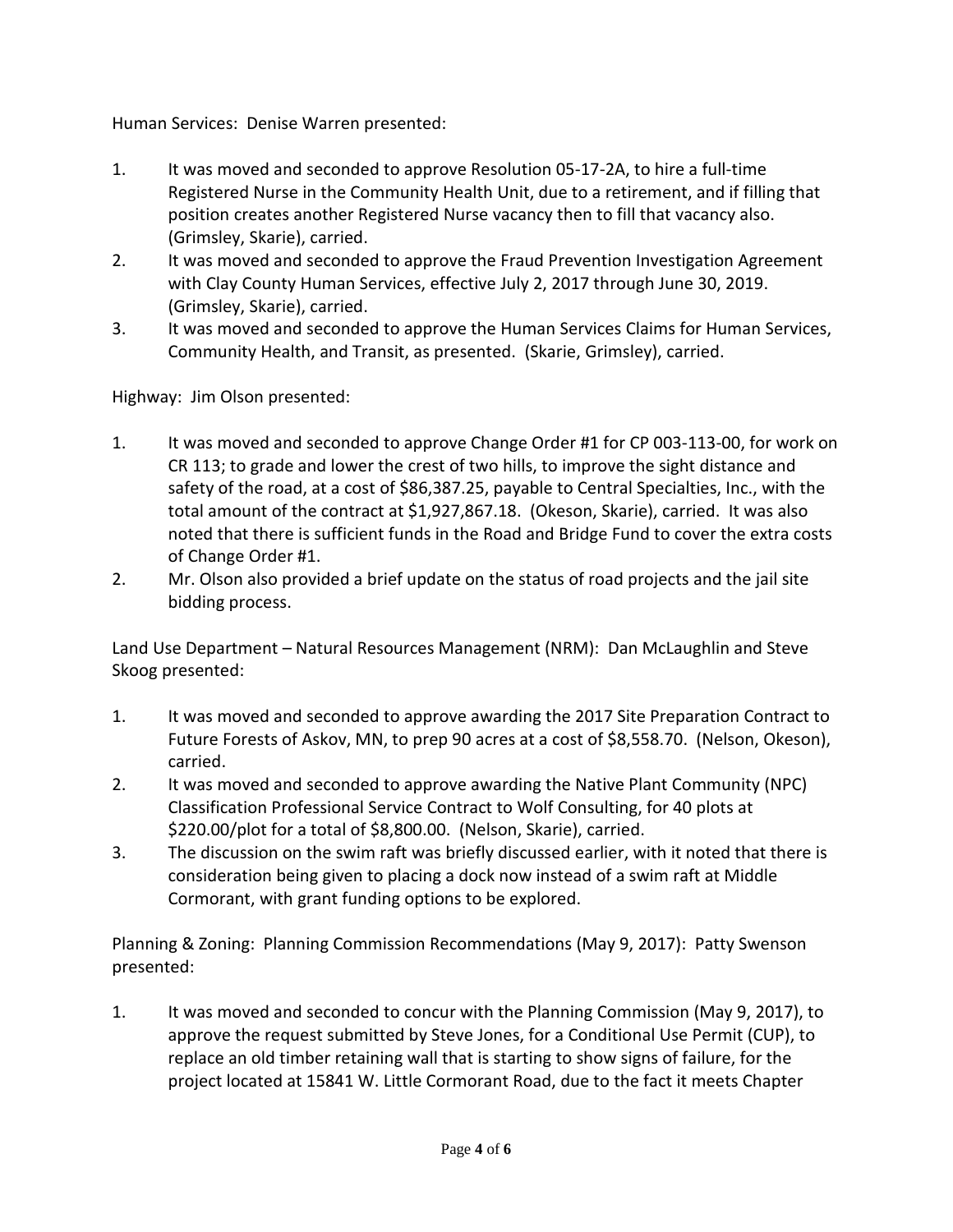Eight, Section Eleven of the Becker County Zoning Ordinance, and with the stipulation that an approved mitigation plan from Becker County Planning and Zoning is installed. (Skarie, Okeson), carried.

- 2. It was moved and seconded to concur with the Planning Commission (May 9, 2017), to approve the request submitted by Vernon Mast, for a Conditional Use Permit (CUP), for sawing pallet lumber, for the project located at 4189 Co. Road 122, Frazee, MN, due to the fact the request meets Chapter Eight, Section Eleven of the Becker County Zoning Ordinance, and with the stipulation the use of the permit be incidental to custom sawing and all sawing be done in an enclosed area. (Okeson, Skarie), carried.
- 3. It was moved and seconded to concur with the Planning Commission (May 9, 2017), to approve the request submitted by Luke Weidermann for a Conditional Use Permit (CUP) to fix vehicles on the property, for the project located at 18856 335<sup>th</sup> Avenue, Detroit Lakes, MN, due to the fact it meets Chapter Eight, Section Eleven of the Becker County Zoning Ordinance, with the stipulation that only two (2) cars be visible around the building and with the motion contingent on the approval of a variance for the building from the Board of Adjustment, or Mr. Weidermann moves the proposed building site to meet the Otter Tail River setback. (Okeson, Skarie), carried.
- 4. It was moved and seconded to concur with the Planning Commission (May 9, 2017), to approve the request submitted by Guy and Anna Tietz for a Conditional Use Permit (CUP) to have horse coaching practice in a horse barn, for the project located at 23657 Upsala Church Road, Detroit Lakes, MN, due to the fact it meets Chapter Eight, Section Eleven of the Becker County Zoning Ordinance. (Skarie, Okeson), carried.
- 5. It was moved and seconded to concur with the Planning Commission (May 9, 2017), to approve the request submitted by Tim Hestdalen for a Conditional Use Permit (CUP) to replace an old retaining wall that is starting to show signs of failure, for the project located at 14998 East Muson Drive, Detroit Lakes, MN, due to the fact the finding meets Chapter Eight, Section Eleven of the Becker County Zoning Ordinance, and with the stipulations to gutter the house in a manner to direct water away from the lake and into a catch drain and for the dimensions of the rain garden to be a mandatory size of at least twenty-six by twelve (26X12). (Okeson, Skarie), carried.
- 6. It was moved and seconded to concur with the Planning Commission (May 9, 2017), to approve the request as submitted by Daniel Brenneman for a Conditional Use Permit (CUP) to have a retail feed store, with the project located at  $16195$  440<sup>th</sup> Avenue, Frazee, MN, due to the fact it meets Chapter Eight, Section Eleven of the Becker County Ordinance. (Skarie, Nelson), carried.
- 7. It was moved and seconded to concur with the Planning Commission (May 9, 2017), to approve a full refund to the applicants, Travis and Tanya Gary, for their request to re-zone from Agriculture to Residential and for a Certificate of Survey for two tracts of land, for the project located at  $377<sup>th</sup>$  Street, Waubun, MN, as the request was not required. (Nelson, Okeson), carried.
- 8. It was moved and seconded to concur with the Planning Commission (May 9, 2017), to approve the request submitted by Lutheran Brethren Bible Camp for a Conditional Use Permit (CUP) to operate a Bible camp and family retreat center, for the project located